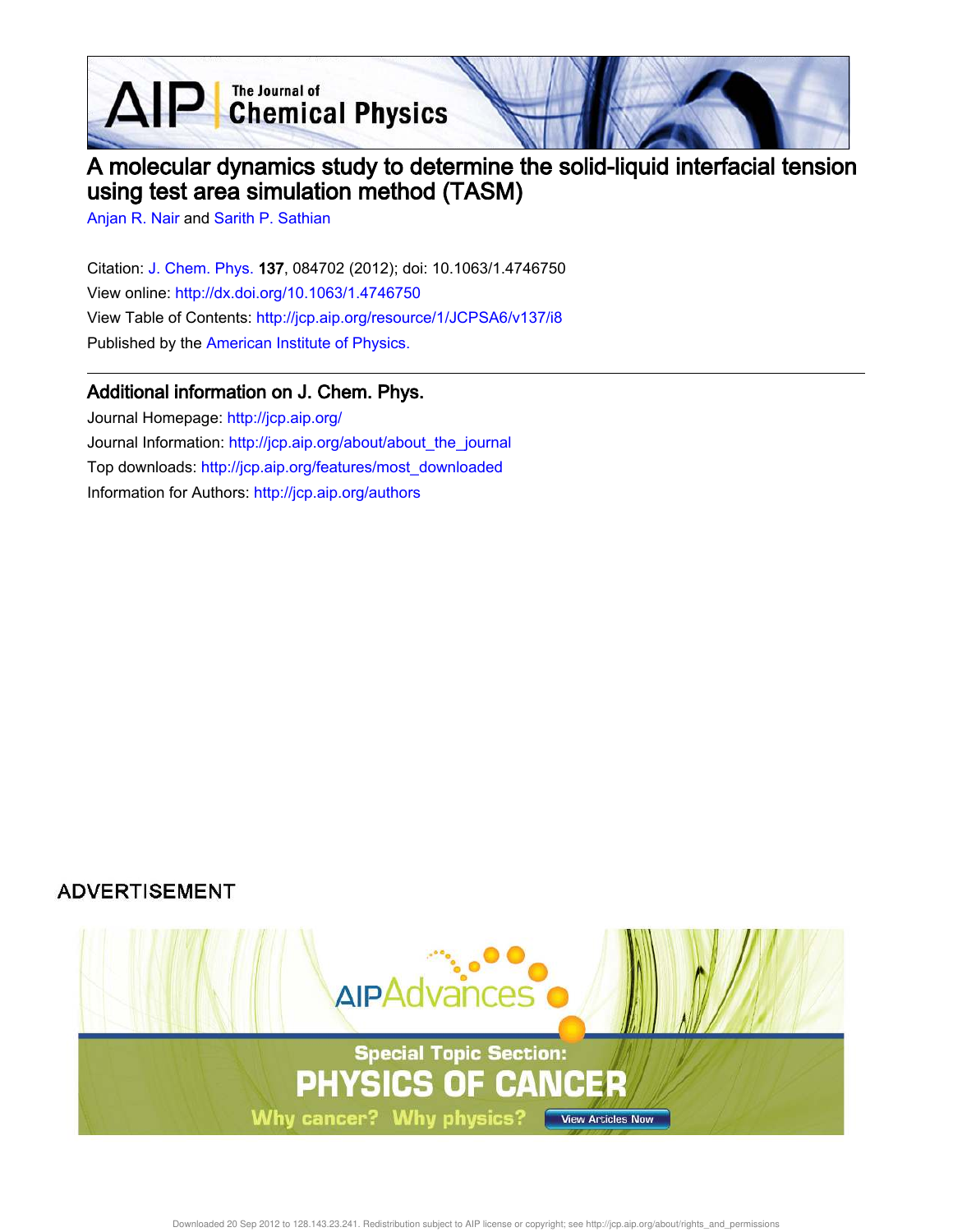#### THE JOURNAL OF CHEMICAL PHYSICS **137**, 084702 (2012)

# **A molecular dynamics study to determine the solid-liquid interfacial tension using test area simulation method (TASM)**

Anjan R. Nair and Sarith P. Sathiana)

*Computational Nanotechnology Lab, School of Nano Science and Technology, National Institute of Technology-Calicut, Kozhikode 673601, India*

(Received 2 May 2012; accepted 3 August 2012; published online 23 August 2012)

Molecular dynamics (MD) studies on heat transfer from a heated nanoparticle into the surrounding fluid have indicated that the fluid next to a spherical nanoparticle can get heated well above its boiling point without observing a phase change, while a contradicting behavior was observed for a flat surface-fluid interface. Another interesting observation is that the critical heat flux was found to increase with increase in the wetting characteristics of solid. Thus, the interfacial tension or free energy of solid-liquid interface could play a pivotal role in the mechanism of heat transfer. A recent study by Gloor *et al.* [J. Chem. Phys. **123**, 134703 (2005)] has proposed test area simulation method (TASM) for the determination of interfacial tension. The present study involves the determination and the comparison of solid-liquid interfacial tension for planar and spherical interfaces using MD based on TASM and analyze the results. A higher interfacial tension value is observed for spherical nanoparticle fluid interface compared to flat surface fluid interface. The results also indicate that the solid-liquid interfacial tension is a size and temperature dependent property. The results from this study are also expected to give better insights into the possible reasons for the observed differences in the thermal transport for spherical nanoparticle-liquid interface compared to planar-liquid interface. *© 2012 American Institute of Physics*. [http://dx.doi.org/10.1063/1.4746750]

# **I. INTRODUCTION**

Transport of heat energy at the solid-fluid interface is of considerable interest in the analysis of heat transfer in a variety of applications. However, the exact physical mechanism of heat transport while the fluid is in close contact with the solid is still not fully understood. There have been many experimental studies on the measurement of forces and transport of energy across planar solid-liquid interfaces at the nanoscale level. $1-4$  Effects such as layering of liquid molecules adjacent to the solid surface, surface curvature, size effect, interactions in confined regions, effect of discontinuous potentials, hydrophobicity, etc., may add to the complexity of the problem.<sup>5,6</sup> Recent interest in many nanotechnological applications involving heat transfer at interfaces demand more insight into the physical mechanisms involved.

MD studies on planar gold surface and water interface have indicated that water layers get overheated and undergo explosive boiling. Repeated analysis with varying thickness of water layers also showed similar results.<sup>7,8</sup> However, theoretical simulations have demonstrated that the fluid surrounding a nanoparticle can be heated well above its boiling point without observing the occurrence of a phase change.<sup>9</sup>

The solid-liquid interface for a fluid-nanoparticle system and a fluid-planar surface has been further analyzed using MD.<sup>10</sup> For different heat inputs, the formation of vapor near the planar solid surface was observed, while the fluid next to the nanoparticle remained in the liquid state. Using a nonthermal equilibrium model, a higher critical heat flux value was reported for a spherical nanoparticle interface compared with wetting. Simulation studies of heated gold nanoparticle suspended in water and octane showed that the fluids are able to remain at liquid state even at high heat flux without undergoing an expected phase change. The effect of curvature of the interface on the interfacial tension, which inhibits the formation of an insulating vapor film was suggested as a reason for this phenomena.<sup>9</sup> The above studies suggest that the solid-liquid interfacial tension could play a pivotal role in the interfacial heat transfer. Accurate determination of the interfacial tension thus becomes important. A common method $11-13$  for estimating interfacial tension,

to a flat surface. This increased value of flux, which is required for the liquid to undergo boiling, was found to be increasing

which involves a mechanical route, requires the calculation of tensorial component of pressure. In the case of a planar interface, Kirkwood *et al.*<sup>14</sup> proposed a method which is well described by following equation:

$$
\gamma = \int_{-\infty}^{\infty} [P_N(z) - P_T(z)] dz, \qquad (1)
$$

where  $\gamma$  is the interfacial tension,  $P_N(z)$  and  $P_T(z)$  are the normal and tangential components of pressure. Thus, this methodology involves the computation of components of pressure tensor as a function of the distance from the interface. The tensorial components of pressure are related to the derivative of intermolecular potential to give an explicit expression for interfacial tension.

The mechanical approach suffers from major disadvantages while applied to systems consisting of molecules interacting through discontinuous intermolecular potentials and non-planar interfaces. The pressure tensor could be difficult to

a)Electronic mail: sarith@nitc.ac.in. URL: http://www.cntl.nano.nitc.ac.in.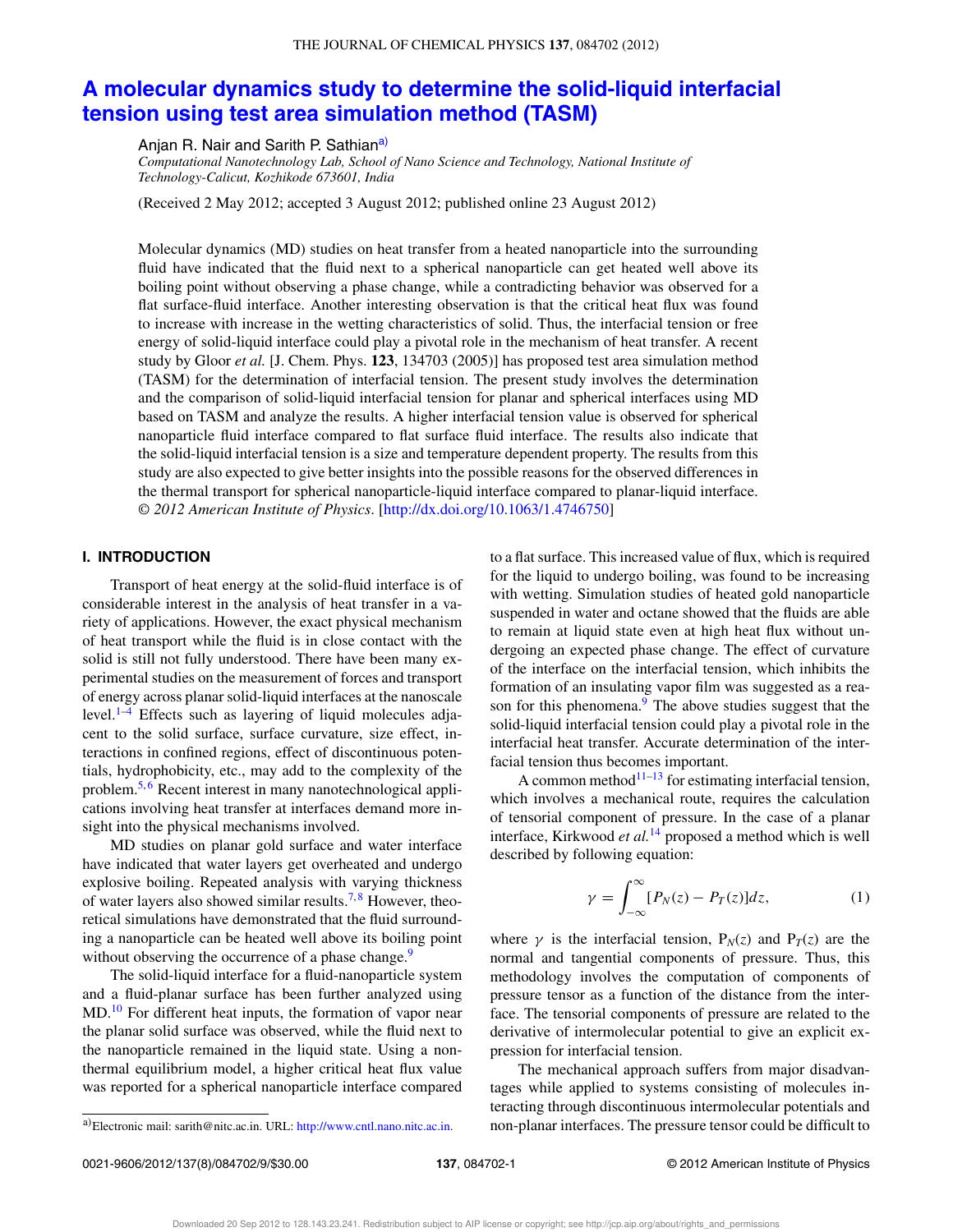be evaluated for discontinuous potentials as well as for nonplanar interfaces.

The second method of determining interfacial tension is based on finite size scaling method developed by Binder.<sup>15</sup> This involves estimating a Landau free energy barrier between coexisting phases from a simulation of the density of states. The method is computationally intensive and it is difficult to compute the values of density dependent free energy at low temperatures.

The third approach involves calculating the thermodynamic free energy difference between two systems to estimate the interfacial tension. According to the thermodynamic definition, interfacial tension is defined as the isothermal work of formation per unit area of interface.<sup>16</sup> Following the standard thermodynamic relation for a change in the Helmholtz free energy (F) for constant temperature (T), volume (V), and number of particles (N), the interfacial tension for planar interfaces $17$  can be defined as

$$
\gamma = \left(\frac{\partial F}{\partial A}\right)_{NVT}.\tag{2}
$$

The right hand side of the above relation shows the change in free energy for an infinitesimal change in the interfacial area. Based on this free energy method, Gloor *et al.*<sup>18</sup> proposed test area simulation method (TASM), which calculates free energy affected by slight perturbation of the reference system. Details of this method are explained in Sec. II. It is interesting to note that there are other different methods based on the thermodynamic definition. Errington and Kofke<sup>19</sup> have presented a detailed study on these techniques.

Free-energy difference method requires two or more simulations to estimate the interfacial tension, which indicates the computational intensity of the method. However, the advantage of this test-area method is that it is very simple, and easier to implement. The generality of this technique in terms of applications compared to other two methods makes it a more acceptable method. Though TASM has been widely used by many researchers for determining interfacial (surface) tension of liquid vapor systems,  $20-22$  studies on solid-liquid interface leading to the analysis of heat transfer have been very limited. Bahadur *et al.*<sup>21,22</sup> performed an investigation to understand the effect of particle size on surface tension (liquid-vapor) and on deliquescence of saline water using MD simulation of NaCl-water vapor system. Mittal and Hummer<sup>23</sup> studied the effect of surface roughness on the interfacial free energy of water confined between two solid surfaces, using the mechanical approach proposed by Kirkwood.<sup>14</sup>

The primary motive of the present work is to explore the differences between solid-liquid interactions for planar and spherical interfaces. Molecular dynamics simulation was utilized for the determination of the interfacial tension between solid-fluid interfaces using TASM. The model system used for the simulation consists of monoatomic Lennard-Jones (LJ) solid and LJ liquid molecules. Interfacial tension was calculated for vapor-liquid and solid-liquid systems. A study on the effect of nanoparticle size and temperature on the interfacial tension was also performed. The results from this study are also expected to give better insights into the possible reasons for the observed differences in the thermal transport for spherical nanoparticle-liquid interface compared to a planar-liquid interface.

### **II. METHODOLOGY – TASM**

In this method, change in free energy was evaluated from the perturbation of the systems without affecting properties of reference system. Solid-liquid interfacial tension (γ *sl*) is thus measured by estimating the change in free energy for an infinestimal change in area. (Eq. (2)).

Finite difference techniques such as forward, backward, and central difference (CD) can be used for calculating this derivative  $(Eq. (2))$ . The use of a CD approximation not only improves the accuracy of the computed surface tension, but also allows one to circumvent the problem associated with an asymmetry in the free-energy differences, which is inherent in systems of particles interacting through discontinuous potentials. For implementing the test-area method using central difference method, three simulation cells are required, each constructed with an equal number of molecules, but different surface areas. The first step of this method is to simulate a system equilibrated to a reference state system 0 with interfacial area A0. A test-area change is then performed to generate two perturbed state systems such that  $A_1 = A_0(1 + \Delta A)$  and  $A_2 = A_0(1-\Delta A)$  keeping overall volume of the system as constant. Gloor *et al.*<sup>18</sup> has suggested a value of  $\Delta A/A = \pm 0.0005$  for the relative perturbation in the area of the interface for systems with continuous potential and  $\pm 0.0001$  for square well potentials. Central difference approximation for the interfacial tension can be written as

$$
\gamma = \left(\frac{\partial F}{\partial A}\right)_{CD} = \frac{f(F_0 + \Delta F) - f(F_0 - \Delta F)}{2\Delta A}.\tag{3}
$$

The implementation of the method involves two independent perturbations: one in which the area of the interface A increases to  $A+\Delta A$ , and the other one, in which A decreases to  $A-\Delta A$ . For the changes in configurational energy of these perturbations denoted by  $\Delta U^+ = U(A + \Delta A) - U(A)$ and  $\Delta U^{-} = U(A - \Delta A) - U(A)$ , respectively, Gloor *et al.*<sup>18</sup> have proved that the interfacial tension can be obtained from the expression as follows:

$$
\gamma = \lim_{\Delta A \to 0} \frac{-kT}{2\Delta A} \left( \ln \left\langle \exp\left(-\frac{\Delta U^+}{kT}\right) \right\rangle - \ln \left\langle \exp\left(\frac{\Delta U^-}{kT}\right) \right\rangle \right).
$$
\n(4)

# **III. MOLECULAR DYNAMICS SIMULATIONS AND RESULTS**

In this section, the methodology used to estimate the interfacial tension is discussed. The method is implemented for (a) vapor-liquid planar interface (b) solid-liquid planar interface, and (c) solid-liquid spherical interface. The details of simulation and results of interfacial tension for each case are presented.

Table I shows the various dimensionless parameters used in this study. N is the number of particles, V is the volume, L, H represents the length and height of the simulation box,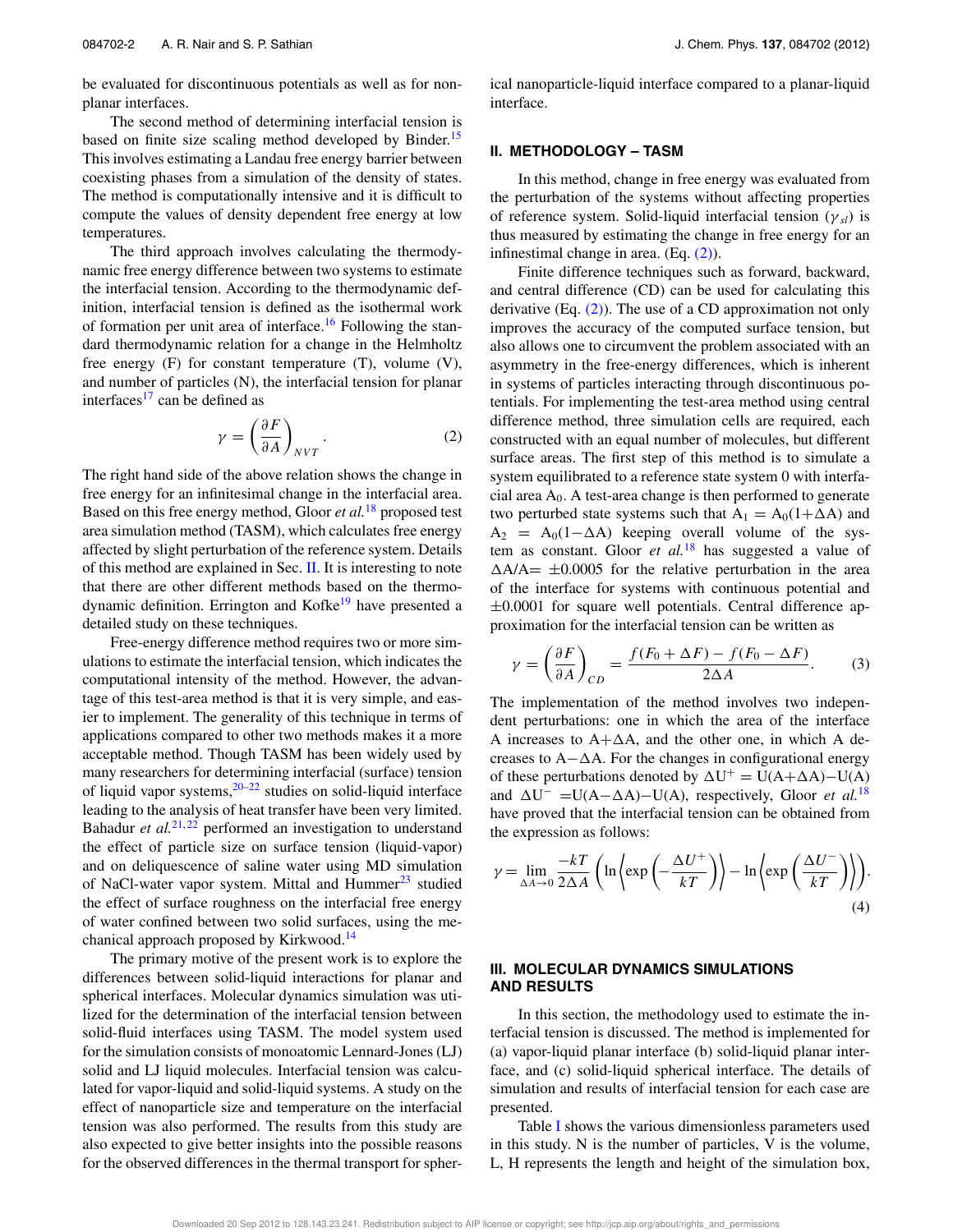TABLE I. Dimensionless parameters used in the study.

| Property            | Symbol   | Dimensionless form                |  |
|---------------------|----------|-----------------------------------|--|
| Height              | $Z^*$    | $z/\sigma$                        |  |
| Density             | $\rho^*$ | $N\sigma^3/v$                     |  |
| Temperature         | $T^*$    | $kT/\varepsilon$                  |  |
| Interfacial tension | $\nu^*$  | $\gamma \varepsilon/\sigma^2$     |  |
| Radial distance     | $r^*$    | $r/\sigma$                        |  |
| Diameter            | d*       | $d/\sigma$                        |  |
| Time                | $t^*$    | $(\sqrt{\varepsilon/m\sigma^2})t$ |  |

σ is the diameter of the particle, and  $ε$  is the well depth of LJ potential.<sup>24</sup>

# **A. Vapour liquid planar interface**

## **1. Determination of coexistence density and critical point**

In order to estimate the solid-liquid interfacial tension it is important to know the properties of the fluid such as critical point parameters  $(T_c^*, \rho_c^*)$  and surface tension when the liquid is in contact with the solid. Hence, for this purpose a monatomic LJ fluid characterized by diameter  $(\sigma)$  of the particle and the well depth  $(\varepsilon)$  of LJ potential was used for the study. Cut-off radius was taken as  $r_c = 2.5\sigma$ , since this was found to provide fairly accurate results as reported.<sup>18</sup>

The simulation was initiated from a face centered cubic (fcc) lattice in a cubic box. The temperature and overall number density  $\rho^*$  was chosen to be well within the gas-liquid coexistence condition based on the works by Finn *et al.*<sup>25</sup> and Smit.<sup>26</sup> These studies are based on the modification of the equation of state (EOS) data  $(p_{\text{LJ}}^{*})$  of Nicolas *et al.*<sup>27</sup> for the full Lennard-Jones potential and have corrected the equation for the discontinuity at  $r_c$  by using the relation,

$$
p_{tr}^*(T,\rho) = p_{\text{LJ}}^*(T,\rho) + (8/3)\pi \rho^{*2} r_c^{*-3},\tag{5}
$$

where  $p_{tr}^*$  is the pressure of the Lennard-Jones fluid with truncated potential.

After the equilibration period of this homogeneous phase, two empty cubic cells of the same dimensions were added to both sides of the film in the *z*-direction, such that the dimensions of the simulation box was  $z = 3x = 3y$ , with periodic boundary conditions in all directions.<sup>28–31</sup> Then another equilibration stage of this system was achieved using *NVT* ensemble, during which the liquid vaporizes into the vacuum to form a stable two-phase system. The temperature was kept constant

TABLE II. Comparison of orthobaric densities obtained from present simulations with other works.

|       | Present work     |                | Smit (Ref. $26$ ) |                | Wilding $(Ref. 34)$ |                  |
|-------|------------------|----------------|-------------------|----------------|---------------------|------------------|
| $T^*$ | $\rho_{liq}^{*}$ | $\rho_{gas}^*$ | $\rho_{liq}^{*}$  | $\rho_{gas}^*$ | $\rho_{liq}^{*}$    | $\rho_{gas}^{*}$ |
| 0.70  | 0.8289           | 0.0079         | 0.8201            | 0.0071         | .                   | .                |
| 0.90  | 0.6923           | 0.0226         | 0.6845            | 0.0204         | 0.7197              | 0.0237           |
| 1.00  | 0.6498           | 0.0521         | 0.6447            | 0.0499         | 0.6668              | 0.0588           |
| 1.10  | 0.5764           | 0.1004         | 0.5743            | 0.0960         | 0.5611              | 0.1046           |



FIG. 1. Density profile of the liquid gas interface for different temperatures.

during the simulation by using a Nosé-Hover thermostat. $32,33$ After the interfacial system was equilibrated, the production period was performed during which the liquid-gas coexisting densities and the surface tension values were evaluated.

The coexisting densities were obtained by determining the density profile along the *z*-axis of the simulation box. Figure 1 shows the density profile  $(\rho^*)$  for the vapor liquid interface at various temperatures. The density profile  $\rho(z)$  is computed at each temperature by averaging the histogram of densities in the *z* axis. The symmetrical nature of the density profile indicates that the system is properly equilibrated and also that a finite interfacial region is established.

Table II shows a comparison of the densities of liquid  $(\rho_{liq})$  and gas  $(\rho_{gas})$  phase obtained in the present study with the results of three important studies by Finn *et al.*<sup>25</sup> Smit,<sup>26</sup> and Wilding<sup>34</sup> using Gibbs ensemble Monte Carlo (GEMC) method. It is to be noted that the cut off radius  $r_c = 2.5\sigma$  was used for these works.

The gas-liquid phase boundary obtained from the simulations is shown in Fig. 2. Based on the law of rectilinear



FIG. 2. Coexistence density profile of LJ fluid. The critical points based on works by  $\bullet$  – Finn and Monson Ref. 25,  $\blacktriangle$  – Wilding Ref. 34,  $*$  – average density of the coexisting phase.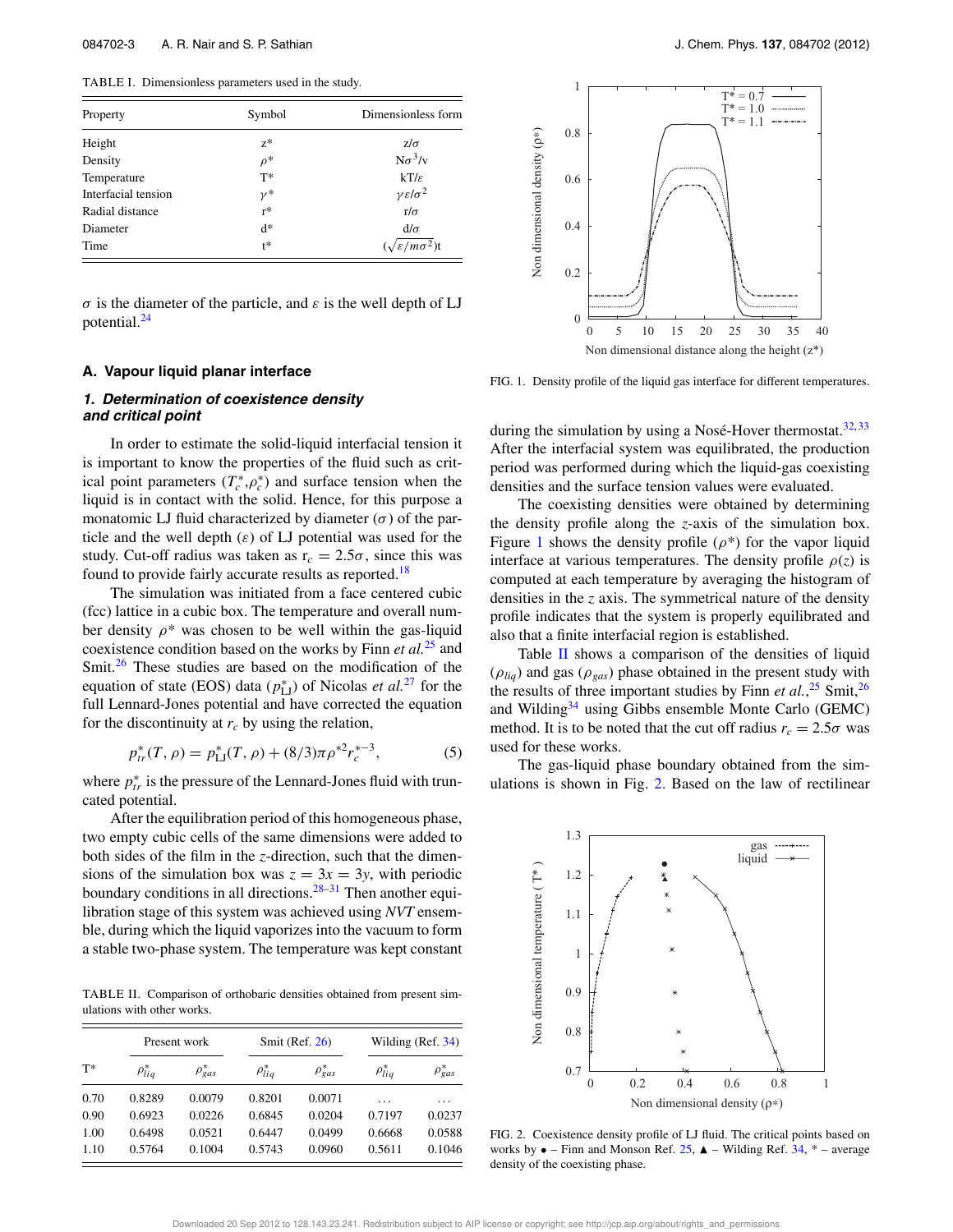diameters  $(\rho_{gas} + \rho_{liquid})/2 = aT + b$ , for the average density, the coefficient values,  $a = -0.18$  and  $b = 0.53$  were obtained from the present simulation results.

Determination of the critical point is the next crucial step. Nicolas *et al.*<sup>27</sup> have approximately estimated the critical parameters as  $T_c^* = 1.35$  and  $\rho_c^* = 0.35$  by using the EOS method, while Finn *et al.*<sup>25</sup> have estimated it as  $T_c^* = 1.23$  and  $\rho_c^* = 0.32$  by including a correction term for the truncation in the EOS.

However, studies on LJ fluids have shown that systematic size effects become apparent for  $T^* = 0.95T_c^*$ . Due to the influence of these finite size effects, any attempt to extrapolate the power law fit of density data near the critical point may lead to overestimating of the critical temperature.<sup>35, 36</sup> To locate the exact critical point, a finite size scaling of the apparent critical temperature and density has been employed in many previous studies. This involves evaluating the critical temperature and density as

$$
T_c^*(\infty) - T_c^*(L) \sim L^{-(\theta+1)/\nu},\tag{6}
$$

$$
\langle \rho \rangle_c (L) - \langle \rho \rangle_c (\infty) \sim L^{-(d-1)/\upsilon}, \tag{7}
$$

where L is the length of the simulation box,  $d = 3$ ,  $\theta = 0.54$ , and  $v = 0.629^{34,37,38}$  Using the above relations, and based on GEMC method, Wilding $34$  has determined the critical point for LJ fluid with  $r_c = 2.5\sigma$  as  $T_c^* = 1.1876$  and  $\rho_c^* = 0.322$ , while Panagiotopoulos<sup>37</sup> have reported  $T_c^* = 1.176$  and  $\rho_c^*$  $= 0.33$ , and for full potential (untruncated),  $T_c^* = 1.312$  and  $\rho_c^* = 0.316$  were obtained.<sup>38</sup> These values were estimated by linearly extrapolating the results at finite system lengths using corresponding temperature and density correlation length exponents.

Since the interfacial thickness  $\xi$  is associated with the correlation length<sup>31</sup> and becomes longer as temperature  $T^*$ approaches critical point  $(T \to T_c, \xi \to \infty)$ , the variation of ξ with temperature was also investigated. This thickness is estimated by fitting the final density obtained during the simulation (Fig. 1) to the following expression: $\frac{17}{17}$ 

$$
\rho(z) = \frac{\rho_{liq} - \rho_{gas}}{2} - \frac{(\rho_{liq} - \rho_{gas})}{2} \tanh[2(z - z_0)/\xi],
$$
\n(8)

where  $\rho_{liq}$ ,  $\rho_{gas}$  are the densities of liquid and gas, and  $z_0$  is the location of the equimolar dividing surface, where the density becomes the average of bulk gas and bulk liquid densities.

In this work, for temperatures between 0.7 and 1.05, the interfacial thickness varies from 0.06 to 0.14 times the *x*dimension length  $(L_x)$ . While at  $T^* = 1.1$  and 1.20 the thickness becomes approximately 0.45 times and 0.8 times *Lx*, respectively. When  $\xi \approx L$ , finite size effects begin to dominate, hence for the present MD analysis, the critical temperature  $T_c^*$ could be closer to 1.23 as obtained by Finn and Monson.<sup>25</sup>

#### **2. Determination of surface tension (**γ**vl\*)**

The determination of surface tension or liquid-vapor interfacial tension was performed using an *NVT* ensemble in a simulation cell with the same dimensions as in Sec. III A 1.



FIG. 3. Variation of vapor-liquid interfacial tension  $(\gamma_{vl})$  with temperature.

Based on TASM method an infinestimal area change is applied and the dimension in the *z*-direction was altered keeping the overall volume and number of atoms constant in both the cases. Simulations are carried out for a total of  $1 \times 10^6$ steps, each with  $\Delta t^* = 0.005$ . The configurational energy is recorded at every 5000 steps. Interfacial tension was calculated using the central difference formula (Eq. (4)). It is observed that the value of interfacial tension ( $\gamma_{vl}$ \*) tends to decrease with increase in temperature  $(T^*)$  (Fig. 3). The relation between the interfacial tension  $(\gamma)$  and critical temperature  $(T_c^*)$  can also be obtained from the Guggenheim corresponding states  $law$ ,  $^{17,39}$ 

From the Guggenheim corresponding states law, the relation between the interfacial tension  $(\gamma)$  and critical temperature  $(T_c^*)$  can be obtained as

$$
\gamma = \gamma_0 (1 - T/T_c)^{\mu},\tag{9}
$$

where  $\mu$  and  $\gamma_0$  are the mean field theory exponent and "zero" temperature" surface tension, respectively. The best optimal fit to the data from the present work (shown in Fig. 3) was obtained with a  $\gamma_0 = 2.36 \pm 0.01$ , Guggenheim mean field critical exponent<sup>39</sup>  $\mu = 11/9$  and critical temperature  $T_c = 1.23^{25}$ Thus for the present study, critical temperature could be considered as  $T_c^* = 1.23$  which is slightly higher compared to the critical values obtained by Wilding<sup>34</sup> and Panagiotopoulos<sup>37</sup> for a LJ fluid with  $r_c = 2.5\sigma$ .

### **B. Solid liquid interface**

Following TASM and using the methods of calculations similar to the previous case, the solid-liquid interfacial tension is determined. Two cases were considered: liquids interfacing with planar surfaces and also with a spherical-nanoparticle. The fluid used is same as in preceding study of vapor liquid system. The fluid is assumed to be stationary and in thermal equilibrium with the walls. The system is maintained in thermodynamic equilibrium by keeping the fluid stationary and also maintaining the solid and liquid at thermal equilibrium.

The solid is modeled as monoatomic with LJ interaction. Separate simulations were carried out to ensure that melting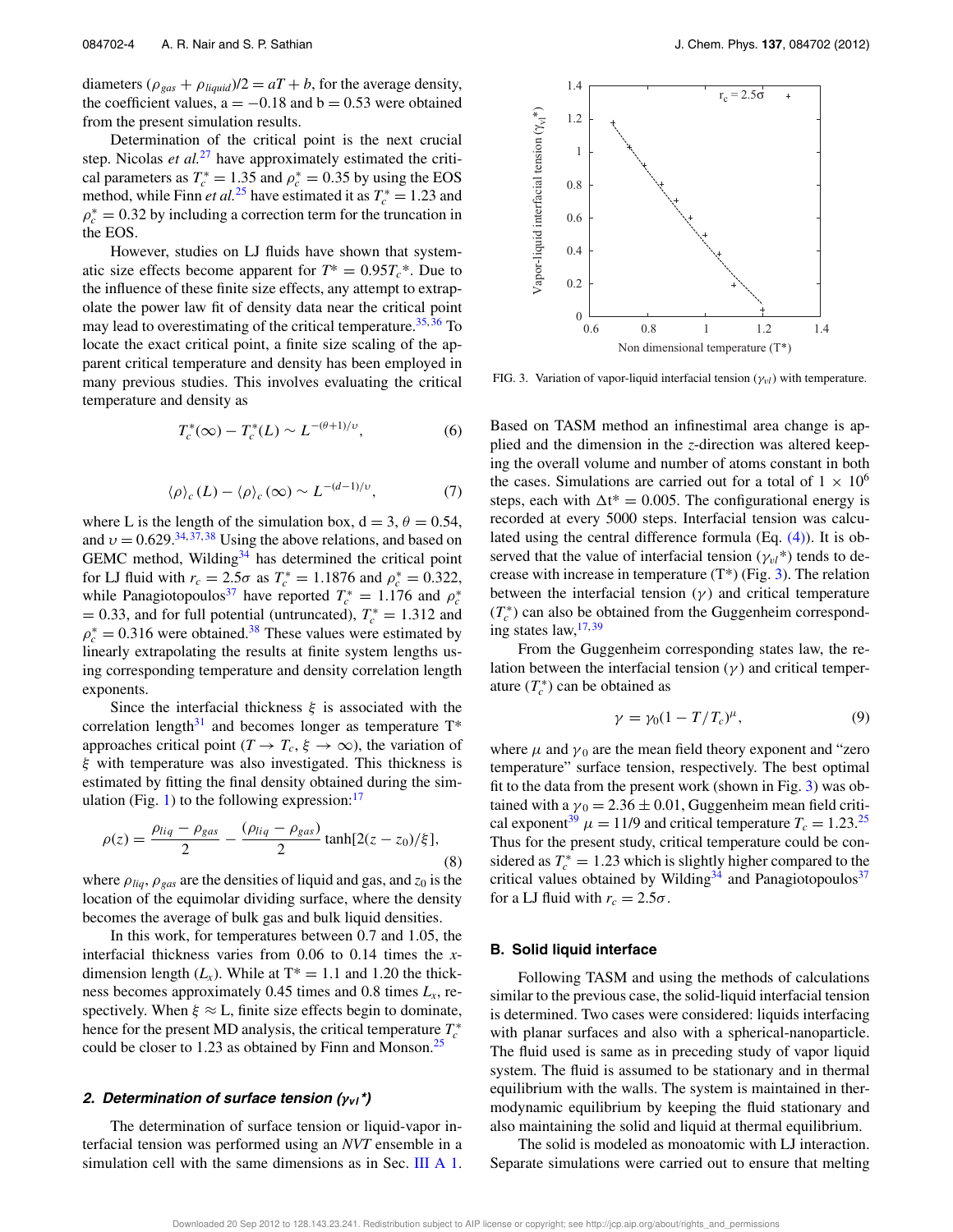

FIG. 4. Fluid enclosed between two solid walls.

of solid atoms (disintegration of atoms) did not occur for the temperature range specified in this work. The solid liquid interaction is also described by LJ potential which is expressed in terms of ratio  $\varepsilon_r = \varepsilon_{sl} / \varepsilon_{ll}$  (ratio of solid liquid interaction potential  $(\varepsilon_{sl})$  by liquid-liquid interaction potential  $(\varepsilon_{ll})$ ). Three different values of  $\varepsilon_r$  were used : 0.30, 0.54, and 0.90. The atomic diameters of the liquid ( $\sigma_l$ ) and solid particles ( $\sigma_s$ ) is fixed as  $\sigma_s = 0.75\sigma_l$ .

#### **1. Planar surface-liquid interface**

Previous studies have shown that fluid on a thin planar surface tend to undergo explosive boiling upon subjected to heat transfer. The simulation model used for the present study is shown in Fig. 4. The fluid (blue colored) is enclosed between two solid atom walls (red colored) and the interfacial tension between the solid and the liquid is calculated. As stated in Sec. III B, the results for all  $\gamma_{sl}^*$  values are calculated for "isothermal" solid-liquid interface.

The density profile of the fluid enclosed is shown in Fig. 5. The density reaches a peak value and gradually decays to a value corresponding to the bulk density at the mid section of the channel.



FIG. 5. Density profile of the liquid enclosed between two solid walls for  $T^* = 1$ .



FIG. 6. Variation in solid-liquid interfacial tension  $(\gamma_{sl}^*)$  for flat interface for different ε*<sup>r</sup>* values.

Figure 6 shows the variation of solid-liquid interfacial tension  $\gamma_{sl}$ <sup>\*</sup> with temperature for three  $\varepsilon_r$  values. The interfacial tension was determined for (001) crystallographic plane. It is observed that the value of  $(\gamma_{sl}^*)$  decreases as temperature T\* increases. Also there is a decrease in magnitude with reduction in  $\varepsilon_r$ . Similar to the trend observed in surface tension  $(\gamma_{vl}^*)$  it can be noted that at around  $T^* = 1.1$  the curve becomes steeper. For the lower  $\varepsilon_r$  the curve becomes nonlinear and reaches zero at T<sup>\*</sup> = 1.23 for  $\varepsilon_r = 0.54$  and T<sup>\*</sup> = 1.05 for  $\varepsilon_r = 0.30$ . This shows as  $\varepsilon_r$  reduces, the onset of nonlinearity also appears early. A zero value indicates the absence of liquid layer. It is interesting to note that, even at  $T^* = 1.3$ ,  $\gamma_{sl}$ <sup>\*</sup> is not zero, indicating that a liquid layer is still adhering on the solid surface.

For a better understanding of the phenomenon, the contact angle model using the Young's equation (Eq. (10)) based on mechanical equilibrium was used to determine the contact or wetting angle  $(\theta)$  of the fluid on the solid wall used in this study,

$$
cos\theta = \frac{\gamma_{sv} - \gamma_{sl}}{\gamma_{vl}}.
$$
 (10)

Assuming the solid-vapor interfacial tension ( $\gamma_{sv}$ ) as negligible ( $\gamma_{sv} \approx 0$ ), the wetting angle was calculated at different temperatures. Figure 7 shows the variation of wetting angle with temperature. It is observed from Fig. 7 that wetting angle ( $\theta$ ) value increases as temperature increases for  $\varepsilon_r = 0.30$ and 0.54, indicating that solid-fluid system undergoes a transition from wetting condition to non-wetting as temperature increases.

The results from the present study is compared with the results of an experimental study reported by Kandlikar and Steinke. $40$  It is to be noted that they have measured the contact angle of water on heated surfaces. In addition, the variation of contact angle by using different materials and also by varying the surface roughness of the materials was measured. Although the fluid and solid wall in the present study are in thermal equilibrium, (for  $\varepsilon_r = 0.30$  and 0.54 and temperatures below  $T^* = 1.2$ , results from the present study are in good agreement with the their experiments.<sup>40</sup>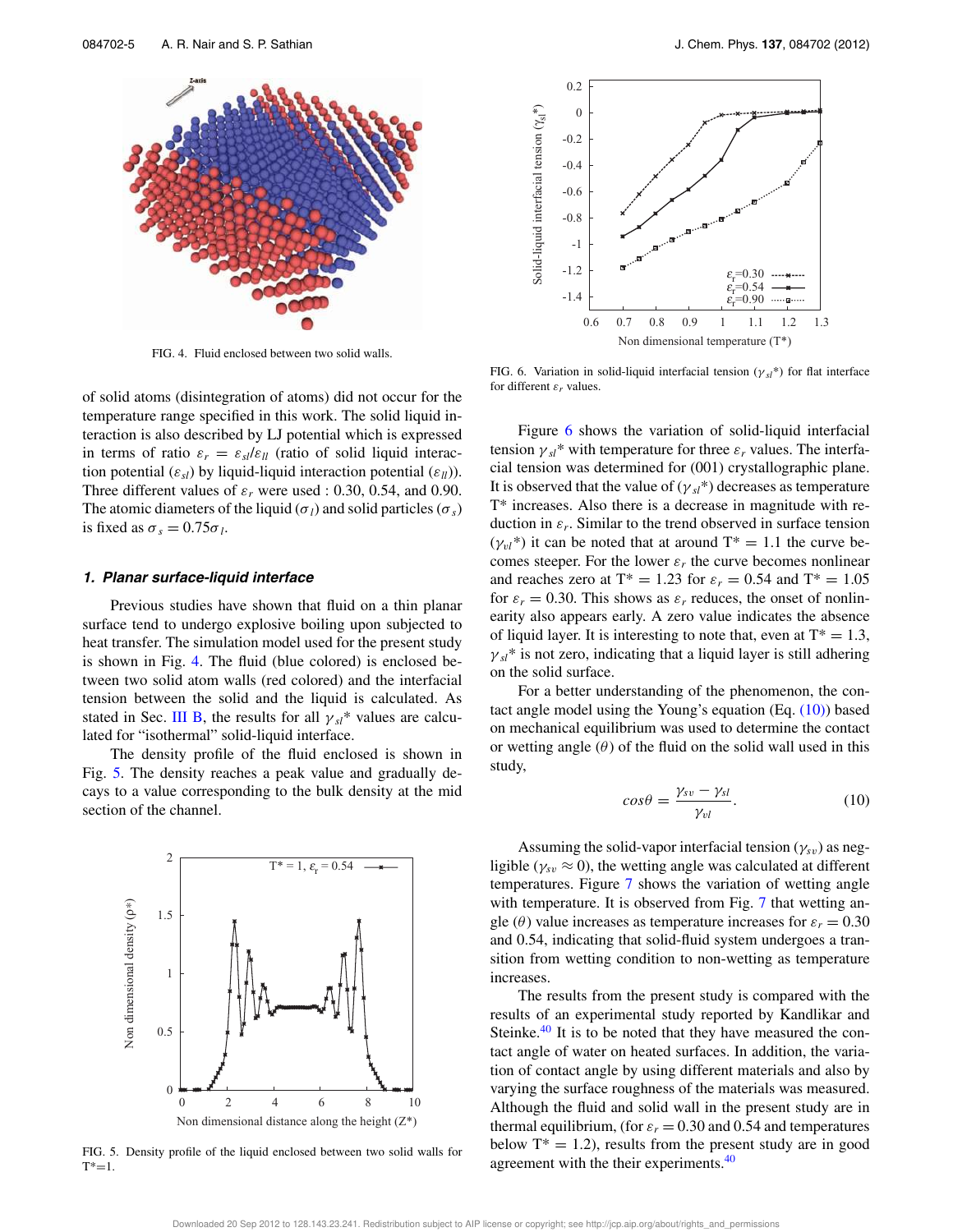

FIG. 7. Variation in wetting angle with temperature.

A contrasting behavior is observed at  $\varepsilon_r = 0.90$ . When T\* increases, it results in better wetting, forming a thin liquid film near the solid wall. This is because the solid-liquid interaction potential is almost equal to that of liquid and this interaction potential is significant enough to arrest the liquid molecule's translatory motion to certain extent. This would result in the decreasing trend of wetting angle  $(\theta)$ . The above results make it clear, that the temperature of the fluid and the interaction strength of the fluid with the surface play a pivotal role in determining the wetting characteristics.

Leroy *et al.*<sup>41</sup> have measured the wetting angle for a cylindrical droplet on a planar solid surface for different solidfluid interaction strength using molecular dynamics. The contact angle was computed from the mass density profiles. However, this work was based on shifted force model with a cutoff radius of  $r_c = 3.82\sigma$ . A comparison of this result with the present work for a temperature  $T^*=0.9$  is shown in Fig. 8. Similar trend is observed even though there exists differences in the modeling parameters.

TABLE III. Simulation details for nanoparticles.

| Sl. No         | $d^*$  | $d + \Delta d^*$ | $d - \Delta d^*$ | Number of solid atoms |
|----------------|--------|------------------|------------------|-----------------------|
| -1             | 5.882  | 5.897            | 5.868            | 249                   |
| $\overline{c}$ | 11.765 | 11.766           | 11.764           | 2123                  |
| 3              | 17.647 | 17.648           | 17.646           | 7011                  |
| $\overline{4}$ | 23.529 | 23.530           | 23.528           | 16757                 |
| 5              | 29.411 | 29.412           | 29.410           | 32565                 |

#### **2. Spherical nanoparticle-fluid interface**

For investigating interfacial tension on spherical surfaces, nanoparticles of varying diameters were used. The particlefluid system is contained in a cubic simulation box for the different nanoparticle clusters. The details of simulation parameters are presented in Table III, while the geometric model is shown in Fig. 9.

The solid nanoparticle is obtained from a spherical cut of a fcc lattice. This spherical cluster (nanoparticle) of solid atoms (red color in Fig. 9) was embedded in a LJ monoatomic fluid (blue color). The position of the nanoparticle is fixed at the center of the simulation cell and its translation is arrested.

Following the test area method, the perturbed areas (both increased and decreased areas) are calculated and used for determining solid-liquid interfacial tension. The calculations for  $\gamma_{sl}$  are done with the assumption that Eq. (2) is valid for curved surfaces. Table III shows the diameter of the nanoparticles used and the number of atoms for each case. The change in diameter required for the simulations to estimate interfacial tension( $\gamma_{sl}$ <sup>\*</sup>) is also provided.

Figure 10 shows the variation of  $\gamma_{sl}$ <sup>\*</sup> (for  $\varepsilon_r = 0.54$ ) with temperature T\* for various diameters. The values of interfacial tension for all the cases are found to be negative  $(\gamma_{sl}^*)$ < 0) indicating a strong wetting interaction of particle surface with liquid molecules. The figure also shows that the  $\gamma_{sl}^*$ values are lower for smaller diameters until  $T^* = 1.1$ . As  $T^*$ increases beyond 1.1, the trend is found to be reversing. To illustrate this further, the variation of  $\gamma_{sl}$ <sup>\*</sup> with diameter for different T<sup>\*</sup> is analyzed and is shown in Fig. 11.



FIG. 8. Variation in wetting angle with interaction strength.



FIG. 9. Nanoparticle fluid system.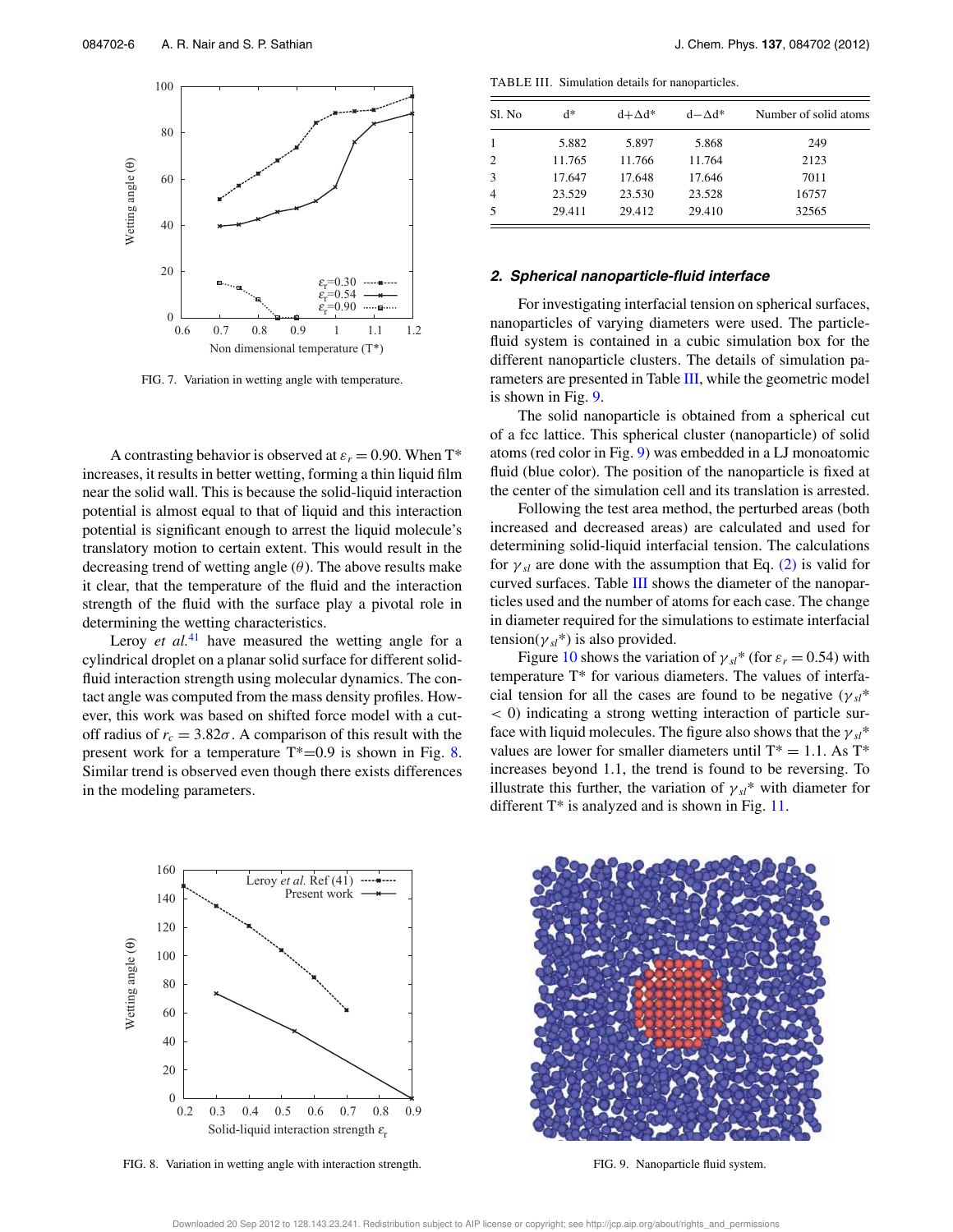

FIG. 10. Variation of interfacial tension ( $\gamma_{sl}$ \*) with temperature T\* and  $\varepsilon_r$  $= 0.54.$ 



FIG. 11. Variation of interfacial tension ( $\gamma_{sl}$ <sup>\*</sup>) with diameter for different T<sup>\*</sup> and  $\varepsilon_r = 0.54$ .



FIG. 12. Comparison of variation in wetting angle  $(\theta)$  with temperature T<sup>\*</sup> for planar and spherical interface ( $\varepsilon_r = 0.54$ ).



FIG. 13. Density profile of the Lennard-Jones fluid around nanoparticle at  $T^* = 1$  ( $\varepsilon_r = 0.54$ ).

From Fig. 11, it is clear that, when particle diameter increases there is an increase in magnitude of  $\gamma_{sl}$ <sup>\*</sup> value (for  $\varepsilon_r$ )  $= 0.54$ ). This is evident for T<sup>\*</sup> values between 0.7 and 1.0. This shows an increase in wetting with the particle diameter. However, for T<sup>\*</sup> greater than 1.0,  $\gamma_{sl}$ <sup>\*</sup> reduces with further increase in particle diameter thereby showing a reverse trend. This means as temperature and diameter of particle increases, wetting behavior reduces.

In addition to the above results, a comparison of the variation in wetting angle with temperature is plotted for a nanoparticle with  $d^* = 29.411$  and for the planar case. This is shown in Fig.  $12$ . The results indicate that as  $T^*$  increases there is a rapid decrease in wetting, for planar interface, while for the spherical nanoparticle, the wetting angle increases gradually and the liquid adheres to the nanoparticle.

Figure 13 shows the density profile of the liquid around the nanoparticle of diameter  $d^* = 17.647$  (radius  $r^* = 8.823$ ). A peak value for the fluid density  $(\rho_{max})$  is observed around the nanoparticle.

Figure 14 shows the variation of ρ*max* with particle diameter for different fluid temperatures. At higher temper-



FIG. 14. Variation of peak density value of liquid with diameter ( $\varepsilon_r = 0.54$ ).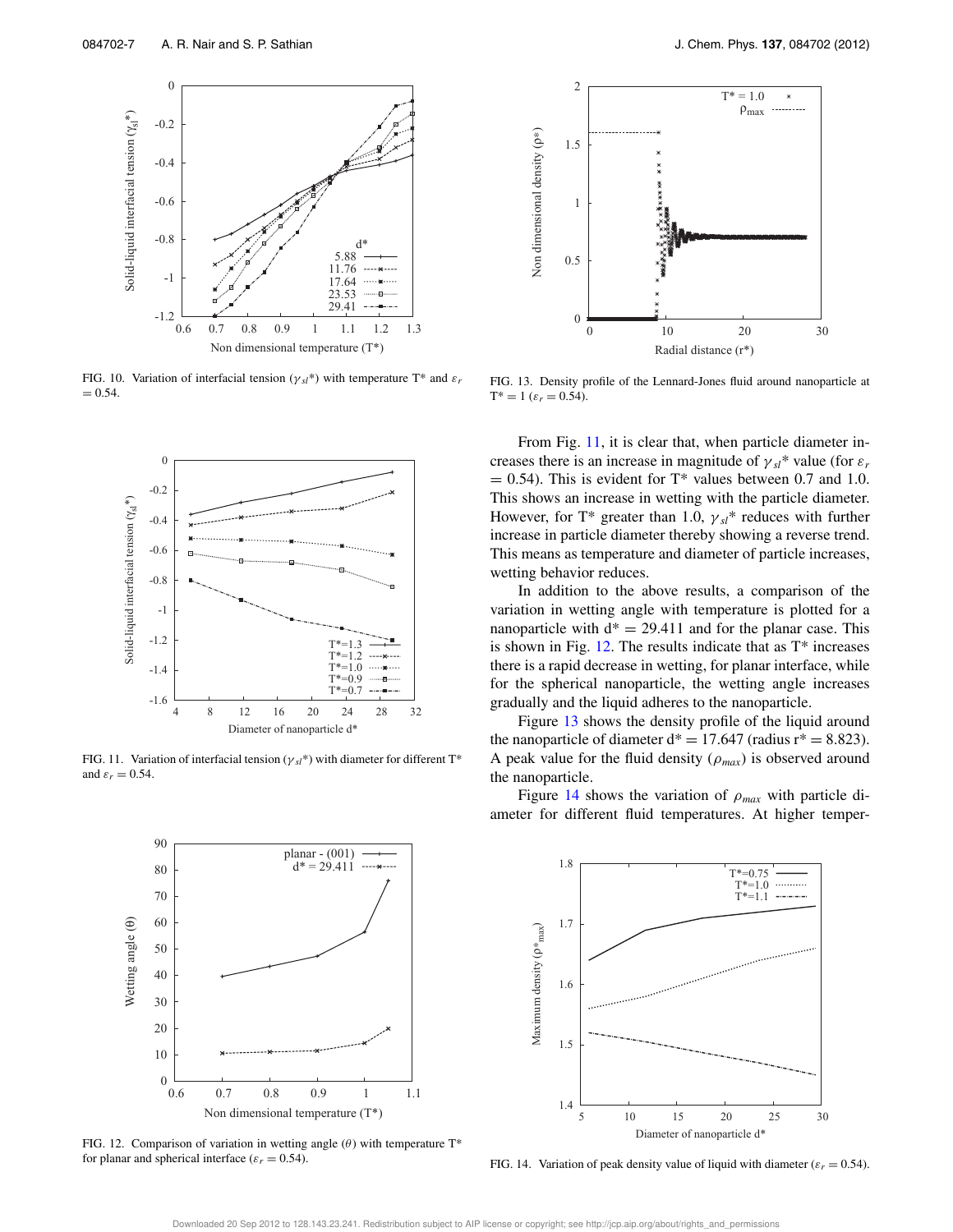TABLE IV. Variation in maximum density value of liquid on planar solid surface.

| $(001)$ planar interface |              |  |
|--------------------------|--------------|--|
| $T^*$                    | $\rho_{max}$ |  |
| 0.7                      | 1.49         |  |
| 1.0                      | 1.44         |  |
| 1.1                      | 1.36         |  |

atures (T<sup>\*</sup>>1.0) the peak density value ( $\rho$ <sup>\*</sup><sub>max</sub>) decreases when the diameter of nanoparticle increases. This means that for higher temperatures, nanoparticles with smaller diameter can retain a more ordered layer of fluid in its neighborhood compared to larger diameter nanoparticles. This layering can strongly influence the interfacial tension and hence smaller nanoparticles will have higher  $\gamma_{sl}^*$  values, at higher temperatures.

Table IV shows the corresponding variation in maximum density values for a (001) crystallographic plane. The data indicates that peak values are much lower for planar interface when compared to spherical interfaces.

#### **C. Comparison of interfacial tension values**

Figure 15 shows the various  $\gamma^*$  values - for vapor-liquid and solid-liquid interfaces (planar and spherical). The values of solid-liquid interfacial tension for a nanoparticle-fluid system are found to be higher than the planar surface-fluid system. For planar surface-fluid system, γ *sl*\* reaches zero as T\* reaches a value of around 1.23, while it is non-zero for nanoparticle-fluid system (for  $\varepsilon_r = 0.54$ ). This indicates that fluid around nanoparticle still remains in liquid state and does not undergo a phase change. Compared to a planar solid surface, nanoparticles thus possess an increased ability to retain a highly ordered layer of fluid molecules in its neighborhood (Fig. 13).



FIG. 15. Comparison of  $\gamma^*$  values for vapor-liquid and solid-liquid interfaces.

#### **IV. CONCLUSION**

Estimation of solid-liquid interfacial tension (γ *sl*) which plays a key role in various phenomena such as nucleation and boiling is analyzed. TASM is utilized to calculate the interfacial tension. Molecular dynamics was used to apply this methodology for two cases—one for solid-liquid planar interface and the other for the spherical nanoparticle-liquid interface. $42-44$  The results show that the values of solid-liquid interfacial tension are found to be higher for nanoparticles compared to planar surface. This proves that a strong wetting interaction exists between nanoparticle and liquid molecules. This could be a factor responsible for the liquids to sustain higher heat flux without undergoing a phase change around the nanoparticle. The effect of nanoparticle size and system temperature was also studied on the interfacial tension. The study shows that  $\gamma_{sl}$  is a size and temperature dependent property. For lower temperatures, as diameter increases,  $\gamma_{sl}$  increases but a reverse trend is observed with increase in temperature. The ability of smaller nanoparticles to retain a well structured layer of fluid molecules around it even at higher temperatures is considered to be the reason for this phenomenon. The effect of curvature induced pressure in its immediate neighborhood could be the reason for the well ordered fluid layering around nanoparticles. Also that higher heat input is necessitated to break the interaction strength of fluid molecules around the spherical nanoparticle, which makes it possible to have fluid remain at liquid state.

- <sup>1</sup>H. K. Christenson and P. M. Claesson, Adv. Colloid Interface Sci. **91**, 391 (2001).
- <sup>2</sup>P. Attard, Adv. Colloid Interface Sci. **104**, 75 (2003).
- <sup>3</sup>Z. Ge, D. G. Cahill, and P. V. Braun, Phys. Rev. Lett. **96**, 186101 (2006).
- <sup>4</sup>M. Hu, H. Petrova, and G. V. Hartland, Chem. Phys. Lett. **391**, 220 (2004).
- <sup>5</sup>E. E. Meyer, K. J. Rosenberg, and J. Israelachvili, Proc. Natl. Acad. Sci. U.S.A. **103**, 15739 (2006).
- 6 J. N. Israelachvili, *Intermolecular and Surface Forces*, 3rd ed. (Academic, 2011).
- <sup>7</sup>Y. Dou, L. V. Zhigilei, N. Winograd, and B. J. Garrison, J. Phys. Chem. A **105**, 2748 (2001).
- <sup>8</sup>Y. Dou, L. V. Zhigilei, Z. Postawa, N. Winograd, and B. J. Garrison, Nucl. Instrum. Methods Phys. Res. B **180**, 105 (2001).
- <sup>9</sup>S. Merabia, S. Shenogin, L. Joly, P. Keblinski, and J.-L. Barrat, Proc. Natl. Acad. Sci. U.S.A. **106**, 15113 (2009).
- <sup>10</sup>S. Merabia, P. Keblinski, L. Joly, L. J. Lewis, and J.-L. Barrat, *Phys. Rev.* E **79**, 021404 (2009).
- <sup>11</sup>S. Sinha, J. B. Freund, and V. K. Dhir, in *Proceedings of 2001 ASME Summer Heat Transfer Conferences* (ASME, 2001), Vol. 369, p. 79.
- <sup>12</sup>S. Sinha, V. K. Dhir, B. Shi, J. B. Freund, and E. Darve, in *Proceedings of 2003 ASME Summer Heat Transfer Conferences* (ASME, 2003), Vol. 2003, p. 711.
- <sup>13</sup>B. Shi, S. Sinha, and V. K. Dhir, J. Chem. Phys. **124**, 204715 (2006).
- <sup>14</sup>J. G. Kirkwood and F. P. Buff, J. Chem. Phys. **17**, 338 (1949).
- <sup>15</sup>K. Binder, Phys. Rev. A **25**, 1699 (1982).
- <sup>16</sup>A. W. Adamson and A. P. Gast, *Physical Chemistry of Surfaces*, 6th ed. (Wiley, 1997).
- <sup>17</sup>J. S. Rowlinson and B. Widom, *Molecular Theory of Capillarity* (Dover, 2003).
- <sup>18</sup>G. J. Gloor, G. Jackson, F. J. Blas, and E. de Miguel, J. Chem. Phys. **123**, 134703 (2005).
- <sup>19</sup>J. R. Errington and D. A. Kofke, J. Chem. Phys. **127**, 174709 (2007).
- <sup>20</sup>C. Vega and E. de Miguel, J. Chem. Phys. **126**, 154707 (2007).
- <sup>21</sup>R. Bahadur, L. M. Russell, and S. Alavi, J. Phys. Chem. B **111**, 11989 (2007).
- <sup>22</sup>R. Bahadur and L. M. Russell, Aerosol Sci. Technol. **42**, 369 (2008).
- <sup>23</sup>J. Mittal and G. Hummer, Faraday Discuss. **146**, 341 (2010).